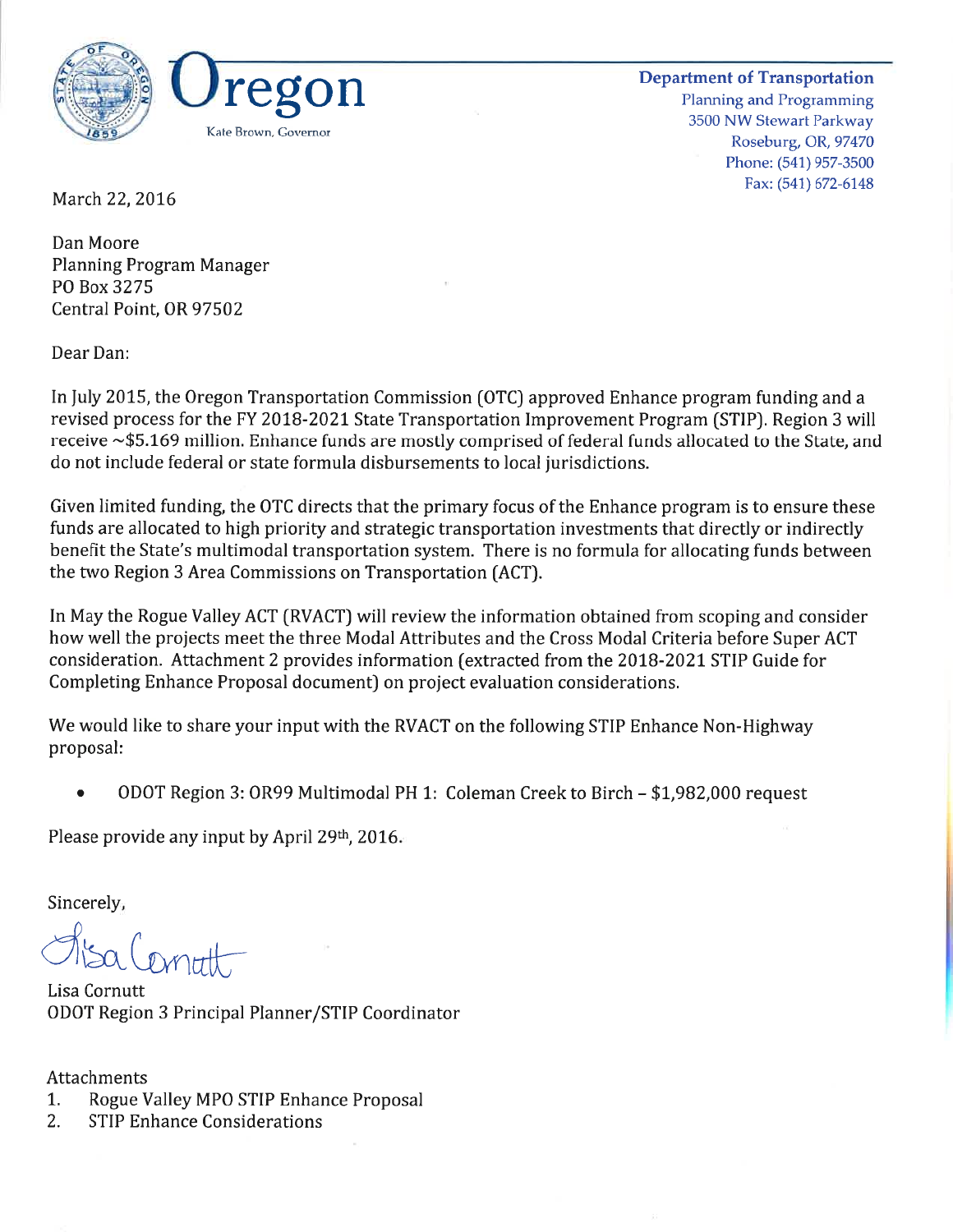## From the *[2018-2021 STIP Guide for Completing Enhance Proposal:](http://www.oregon.gov/ODOT/TD/STIP/Apply/Guide_for_Completing_Enhance_Proposal.pdf)*

A key objective for Enhance funds for 2018-2021 is that selected proposals are targeted to improvements that demonstrate the greatest benefits in relation to costs. Selected proposals should describe how or if the projects proposed benefit the state's multimodal transportation system or major freight routes and be consistent with statewide plans (e.g. Oregon Transportation Plan (OTP) (and local plans if on the local system). These projects typically make key connections between modes or facilities, improve access to economic opportunities, and/or address identified system bottlenecks.

Given limited funding, the primary focus of the 2018-2021 Enhance program is to ensure these limited funds are allocated to high priority and strategic transportation investments that directly or indirectly benefit the state's multimodal transportation system.

Enhance projects need to describe how or if they provide a benefit to the state's multimodal transportation system. However, projects do not need to be located on the state system in order to have a benefit to the state's multimodal transportation system. Improvements located off of the state system can demonstrate benefit to the state's multimodal transportation system and statewide importance. Examples of benefits include but are not limited to: the project may benefit a long distance, continuous corridor; it may serve an important destination like a downtown, a strategic industrial, or an employment area; it may connect or it may improve access to a major transit facility or provide pedestrian access to a major transit facility; or it may provide a needed connection along a statewide or regional multipurpose trail.

Projects that have a benefit to the state's multimodal transportation system should describe how or if they:

- *Address statewide transportation needs by improving the state's transportation system, transit, and/or bicycle and pedestrian modes of transportation*
- *Impact multiple users and improve through movement; and*
- *Demonstrate consistency with the statewide plans and applicable regional transportation plans*
- *Work toward system completeness; fills in gaps*
- *Improve efficiency*

In addition the project proposals should describe how or if they:

- *Make key connections between modes or transportation facilities or*
- *Help to reach economic and social goals*

The members of the Oregon Bicycle and Pedestrian Advisory Committee, Oregon Freight Advisory Committee, and the Oregon Public Transportation Advisory Committee, along with ODOT staff, developed Modal Attributes for bicycle and pedestrian, freight, and transit projects. The proposal submittals must describe how the proposed project addresses the three identified Modal Attributes: (1) connectivity and system benefits, (2) safety and public health and (3) accessibility and mobility, as described further in the "Model Attributes" pages reproduced below from the *Guide for Completing Enhance Proposal*.